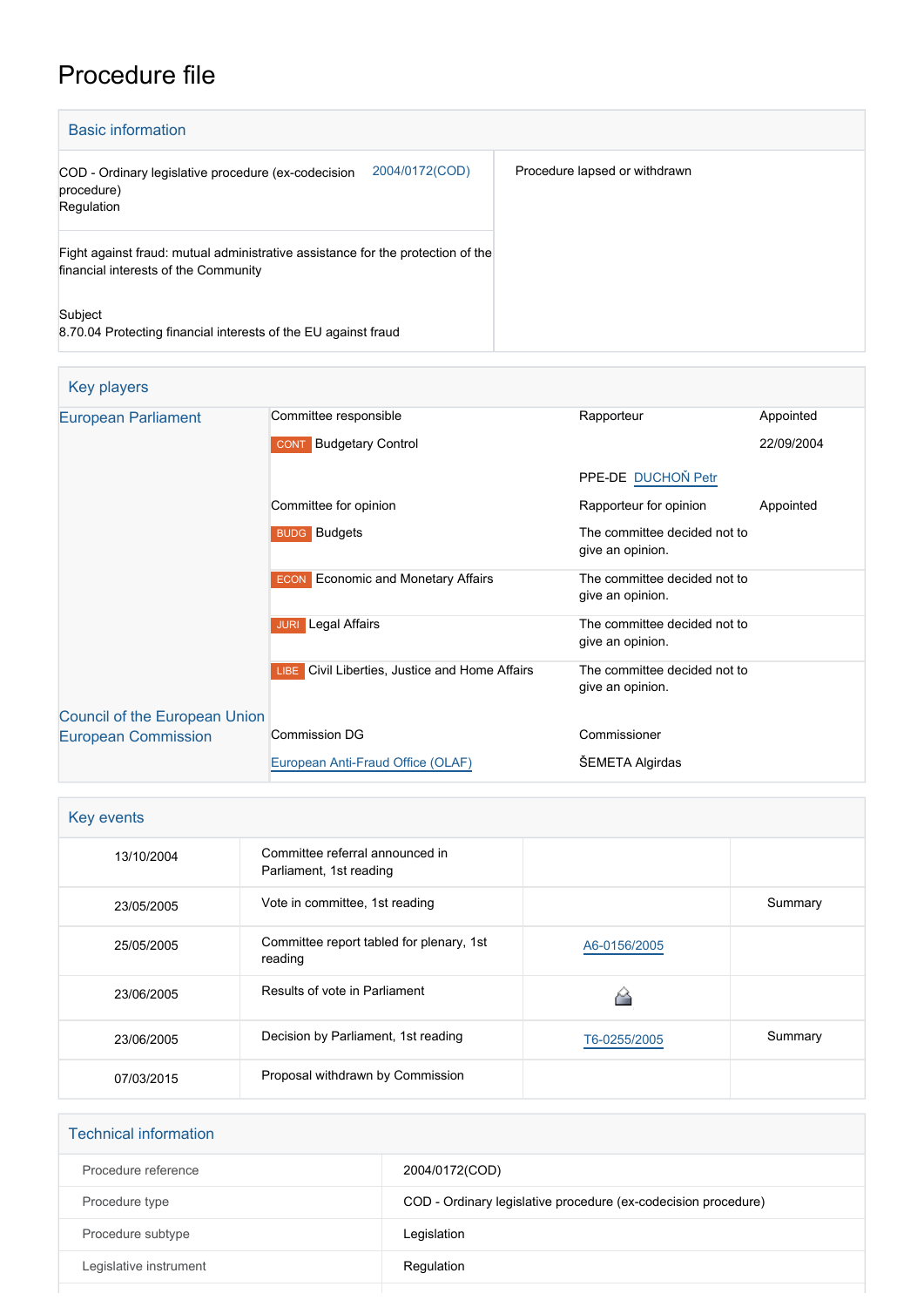| Legal basis                | Treaty on the Functioning of the EU TFEU 325-p4 |
|----------------------------|-------------------------------------------------|
| Stage reached in procedure | Procedure lapsed or withdrawn                   |
| Committee dossier          | CONT/6/24017                                    |

| Documentation gateway                                              |                                                        |            |             |         |
|--------------------------------------------------------------------|--------------------------------------------------------|------------|-------------|---------|
| Legislative proposal                                               | COM(2004)0509                                          | 20/07/2004 | EC          | Summary |
| Committee draft report                                             | PE355.782                                              | 28/04/2005 | EP          |         |
| Amendments tabled in committee                                     | PE357.808                                              | 29/04/2005 | EP          |         |
| Committee report tabled for plenary, 1st<br>reading/single reading | A6-0156/2005                                           | 25/05/2005 | EP          |         |
| Text adopted by Parliament, 1st reading/single<br>reading          | T6-0255/2005<br>OJ C 133 08.06.2006, p.<br>0029-0105 E | 23/06/2005 | EP          | Summary |
| Commission response to text adopted in plenary                     | SP(2005)2882                                           | 13/07/2005 | EC          |         |
| Court of Auditors: opinion, report                                 | RCC0008/2005<br>OJ C 313 09.12.2005, p.<br>0001-0005   | 27/10/2005 | CofA        | Summary |
| Modified legislative proposal                                      | COM(2006)0473                                          | 14/09/2006 | EC          | Summary |
| Document attached to the procedure                                 | N6-0007/2007<br>OJ C 094 28.04.2007, p. 0001           | 13/11/2006 | <b>EDPS</b> | Summary |
|                                                                    |                                                        |            |             |         |

#### Additional information

| National parliaments       | IPEX<br>the control of the con-                                        |
|----------------------------|------------------------------------------------------------------------|
| <b>European Commission</b> | EUR-Lex<br><b><i><u>Property Community Community Community</u></i></b> |

### Fight against fraud: mutual administrative assistance for the protection of the financial interests of the Community

PURPOSE: to establish the legal framework for mutual administrative cooperation and exchange of information between the competent authorities of the Member States and between those authorities and the Commission, in order to ensure equivalent and effective protection of the financial interests of the Community against fraud and any other illegal activities.

PROPOSED ACT: Regulation of the European Parliament and of the Council.

CONTENT: Given the multi-lateral, cross-border nature of fraud, the European Commission is presenting this proposal in a bid to improve the co-ordination of anti-fraud measures between the European Commission and the Member States. This particular proposed Regulation does not seek to increase the amount of investigative powers of the Commission nor does it seek to diminish the role national authorities play in combating fraud. As the Commission points out, however, the sixth Directive on VAT makes VAT vulnerable to fraud. Consequently, it is one of the most frequently exercised from of fraud carried out in the EU, which affects the Community budget significantly. Some Member States estimate that the detrimental affect of VAT fraud could be as high as 10% of their receipts.

The proposed Regulation forms part of a package of anti-fraud legislative acts. Specifically, it complements Regulation 1079/1999/EC and Regulation 2185/96/EC, Euratom. This legislative initiative, however, is concerned with a very specific purpose, namely "administrative co-operation" in relation to combating and preventing EU fraud and money laundering. The exchange of information at an early stage would contribute substantially towards deterring irregularities ? especially in the field of money laundering. One of the main features of the Regulation, if adopted, would be to allow the Commission to offer Member States improved and reliable intelligence, including detailed reports and, in particular, a clearer picture of new fraud trends as a result of its analytical work. It will also contribute to linking the information available with persons behind organised fraud.

#### FINANCIAL IMPLICATIONS:

- Budget lines and headings: 24.0106 (fight against fraud).

- Overall multi-annual estimate of expenditure: Overall financial impact of human resources and other administrative expenditure: 1.751 million per year, 1.851 for the first two years which include an amount of EUR 100 000 for the development of information systems for internal use of the Commission.

- Overall financial impact of human resources and other adminstrative expenditure: A total of 15 staff, of which five are permanent and ten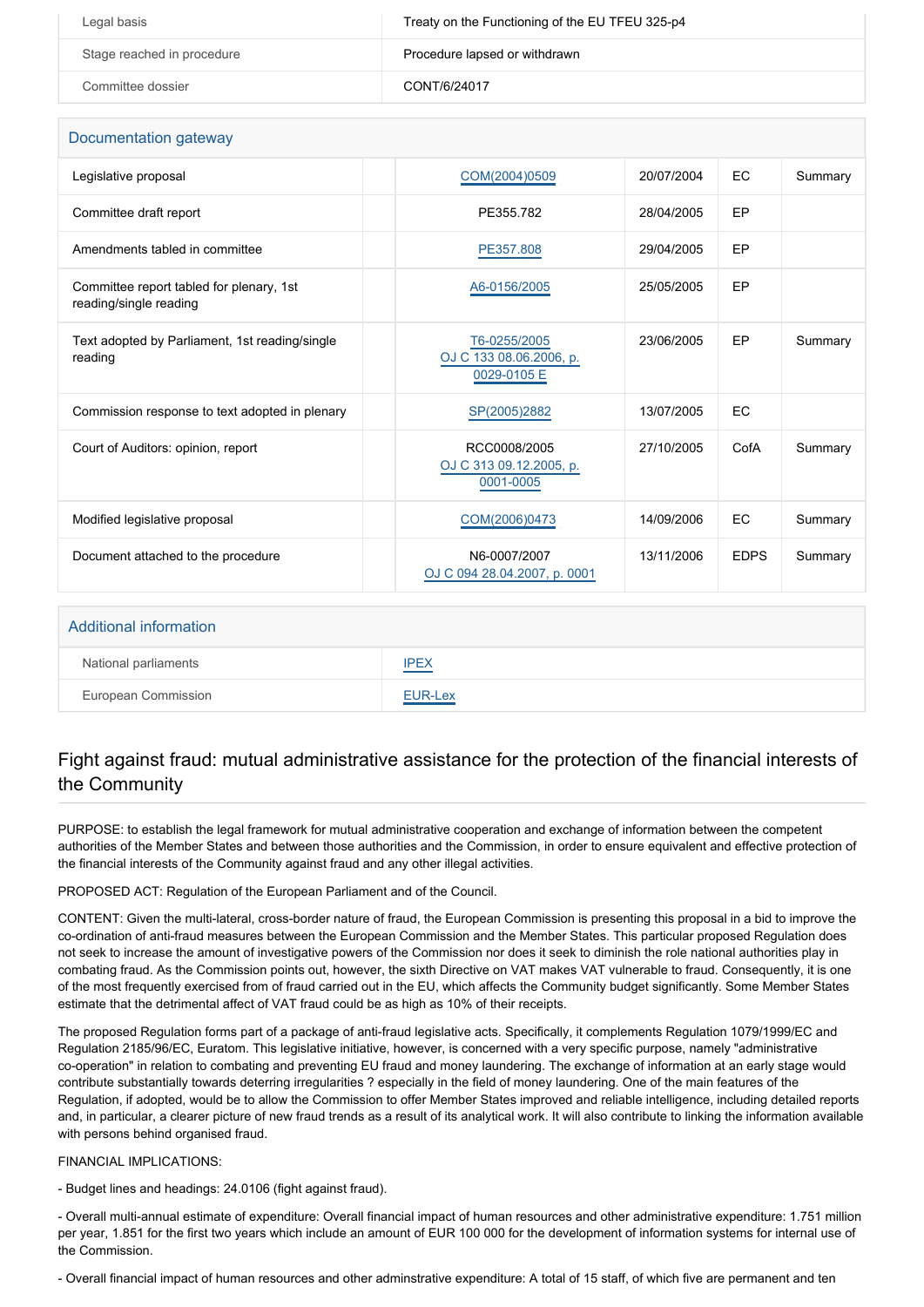temporary at a total cost of EUR 1 361 340.

- Other administrative expenditure deriving from the action: Total cost of EUR 1 851 340.

# Fight against fraud: mutual administrative assistance for the protection of the financial interests of the Community

 The committee adopted the report by Petr DUCHO?(EPP-ED, CZ) broadly approving the proposal under the 1st reading of the codecision procedure, subject to a few amendments:

- it should be clarified that the regulation will cover both direct and indirect EU funding;

- the Commission should keep a list of all the authorities taking part in cooperation under the regulation. The list should be constantly updated and made accessible on the Internet;

- Member States should be made aware of and use the service platform function of the EU anti-fraud office (OLAF), which will have a coordinating role;

- measures must be taken to strengthen information exchange at an early stage in order to facilitate the recovery of claims resulting from irregularities. The information must remain confidential;

- Member States should be able to seize and freeze assets when there is a serious suspicion of fraud. This would apply to "the proceeds of any irregularity involving sums of more than EUR 50 000 or property......the value of which corresponds to such proceeds".

## Fight against fraud: mutual administrative assistance for the protection of the financial interests of the Community

The European Parliament adopted a resolution drafted by Petr DUCHO? (EPP-ED, CZ) and made some amendments to the Commission?s proposal. (Please see the document dated 23/05/2005.) Parliament added that Member States shall without delay communicate to the Commission the following information from their records:

- VAT identification numbers issued by Member States receiving the information;

- the total value of intra-Community supplies of goods to persons holding a VAT identification number by all operators identified for the purposes of VAT in the Member State providing the information.

This replaces the clause giving the Commission access to Member States? records stored in national databases.

Parliament inserted a new Title II on recovery and a new Article 20 b and 20c. The latter states that in order to ensure effective recovery, Member States shall seize and freeze, where necessary after obtaining authorisation from a judicial authority, the proceeds of unlawfully obtained advantages affecting the Community's financial interests. This provision shall apply to the proceeds of any irregularity involving sums of more than EUR 50 000 or property the value of which corresponds to such proceeds.

# Fight against fraud: mutual administrative assistance for the protection of the financial interests of the Community

PURPOSE: A Court of Auditors Opinion on a proposal for the mutual administrative assistance against fraud and any other illegal activities.

CONTENT: The Court of Auditors has prepared this Opinion following a request from the Council in respect of the Commission?s proposed Regulation ?on mutual administrative assistance for the protection of the financial interest of the Community against fraud and any other illegal activities.?

To recall, the purpose of the proposed Regulation is to enhance the Commission?s role as a co-ordinator of Member States? activities in fighting fraud and other illegal activities affecting the financial interests of the Community. This would, in particular be the case with regard to trans-national VAT fraud and money laundering related to EC fraud. When examining the Commission?s proposal, the Court took account both of its own auditing work as well as provisions on better law making. Based on these observations it has come to the following conclusions and makes the following recommendations:

- The Court agrees with the Commission?s analysis that these is a need for more effective co-operation amongst Member States and the need for more effective co-operation between the Member States and the European Commission in order to protect the Community?s financial interest against fraud and other illegal activities.
- The Court agrees that the existing legal framework for combating fraud is both complicated and difficult to implement.
- At the same time, however, the Opinion states that the proposed new Regulation adds further complexity to an already intricate system, notably in terms of definitions and reporting criteria.
- In addition, the proposal to add yet another legal instrument conflicts with the objective of an inter-institutional agreement to update and condense Community legislation and to simplify it significantly.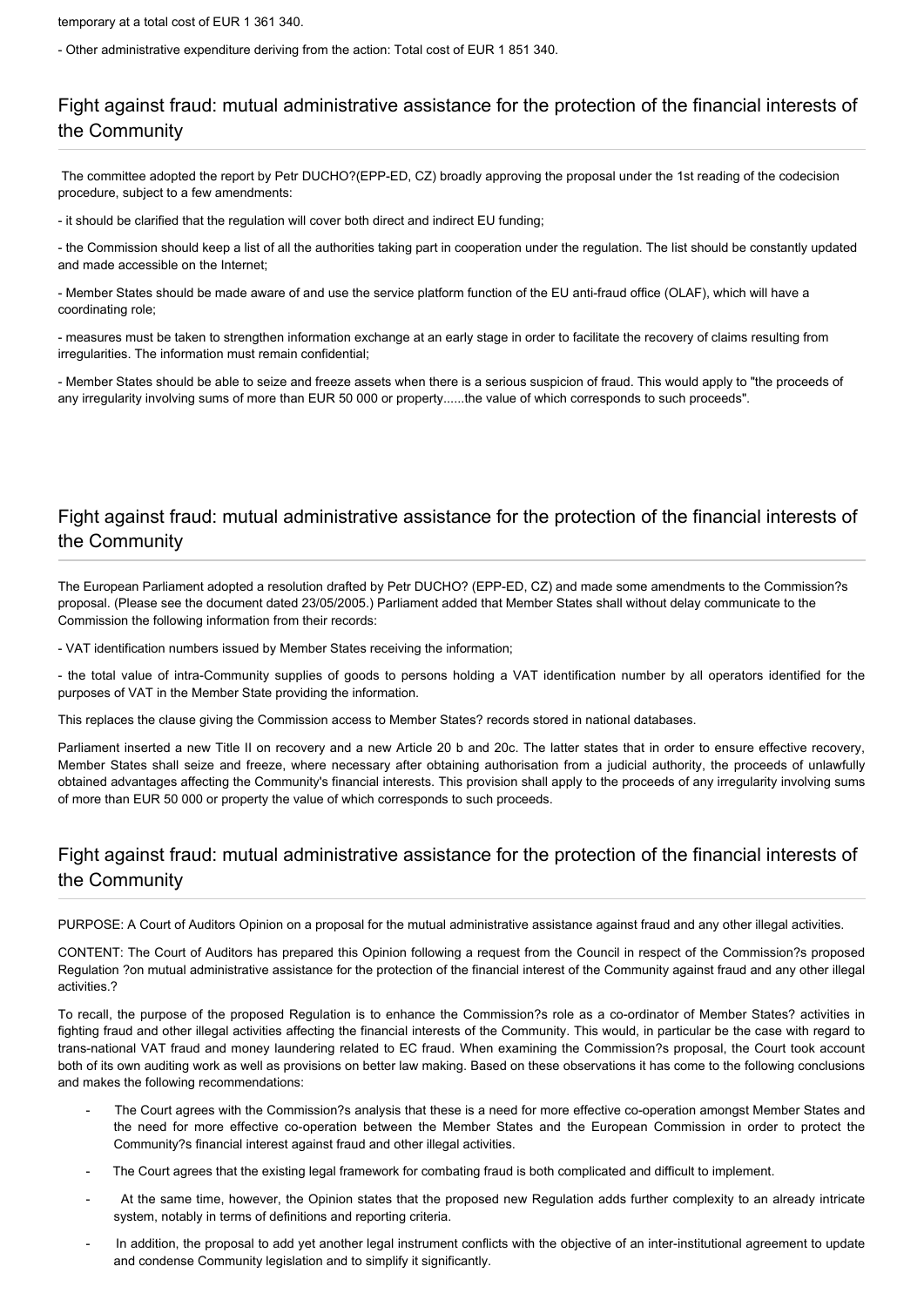- Accordingly, the Court proposes that the Commission should make an effort to simplify and consolidate Community anti-fraud legislation with a view to avoiding duplications and overlapping or contradictory provisions.
- Within this context, the Court recalls its recommendation to focus on OLAF?s activities on its investigative function. Widening the scope of OLAF in co-ordinating Member States? anti-fraud operations might conflict with this objective.
- The notion of the ?financial interest of the Community?, which is central to all anti-fraud legislation, should be clearly defined. A single definition of ?irregularities? should be used throughout anti-fraud legislation.
- As far as co-operation in the field of value added tax is concerned, the Court reiterates its recommendation that the Commission should concentrate on its responsibility for identifying malfunctions in the national systems and putting forward adequate remedies to the Member States concerned.

### Fight against fraud: mutual administrative assistance for the protection of the financial interests of the Community

In May 2005 the Parliament adopted 12 amendments to the Commission?s proposal. The Commission considers that a large number of the amendments are acceptable in full, in principle or in part, given that they improve upon the proposal whilst at the same time maintaining the original aims and political viability of the initial proposal. Moreover, the Commission has taken account of the negotiations which took place in the Council?s Anti-fraud working groups as well as the Opinion of the European Court of Auditors.

Below is a summary of the Commission?s position:

- The Commission accepts that a reference should be made to the European Data Protection Officer.
- The Commission agrees that both the Community?s and the Member States? task of protecting the Community?s financial interests should not be limited to Community territories.
- The Commission has modified the initial proposal in such a way so as to provide for mutual administrative assistance in the field of direct expenditure and in cases without a transnational nature. This is currently an important missing element in the legislative framework and has, therefore, been accepted by the Commission.
- The Commission has modified the wording limiting the scope to transnational VAT fraud and limiting it to competent officials in order to maintain coherence with the provisions of Regulation 1798/2003/EC.
- The Commission has agreed to adding a comprehensive register of the competent authorities with the help from the Member States.
- The Commission has not accepted Parliamentary proposals on Member State information duties relating to the supply of goods under the VAT information exchange system.
- The Commission has agreed that it is best placed to act as co-ordinator with third countries.
- The Commission has not accepted an amendment concerning the introduction of a new article on amending existing legal obligations given that the proposed Regulation will not affect Regulation 1798/2003 and does not cover criminal law.
- The Commission has accepted an amendment introducing a new provision on recovery (albeit with modified wording) since it complements the scope of the proposal.
- Subject to some modification the Commission has accepted an amendment whereby the Member States must apply specific measures, including appropriate administrative measures, against fraud and money laundering such as recovery, at least as of an amount exceeding EUR 50 000.

### Fight against fraud: mutual administrative assistance for the protection of the financial interests of the Community

Opinion of the European Data Protection Supervisor on the Amended Proposal for a Regulation of the European Parliament and of the Council on mutual administrative assistance for the protection of the financial interests of the European Community against fraud and any other illegal activities.

The EDPS considers that on the whole the Amended Proposal maintains the level of protection of personal data contained in the EU data protection framework, namely Directive 95/46/EC and Regulation (EC) No 45/2001. Nevertheless, the EDPS notes that whether such standards of data protection will indeed be maintained will depend on the specific content of implementing legislation for which the Amended Proposal creates a legal basis. Since implementing legislation will be crucial for the protection of personal data in this context, the EDPS particularly welcomes the inclusion in the amended proposal of the obligation to consult him on the drafting of such implementing legislation.

- Effect on the Protection of Personal Data: Clarification of Article 17.1: the EDPS notes that at least in one case, the amended proposal contains a provision which may have a negative effect as far as the protection of personal data is concerned. This is Article 17 of the Amended Proposal which was formerly Article 18 of the Proposal as adopted by the Commission. Point 4 of the EDPS Opinion of 2004 noted that Article 18 (1) second paragraph should not affect the rights of data subjects to have access to their personal data. The EDPS assumes that this is the intention of the legislator, however, in the current language, this is not entirely clear. For this reason, the EDPS suggests adding the following sentence at the end of Article 17.1., second paragraph: ?This shall not affect the rights of data subjects to have access to personal data relating to them, in accordance with Directive 95/46 and Regulation 45/2001?;

- Proposal for Alternative Language in accordance with the existing rules on consultation: the EDPS welcomes the fact that the amended proposal takes into account some of the remarks made by the EDPS in his opinion of 2004. For example, in view of the mandatory character